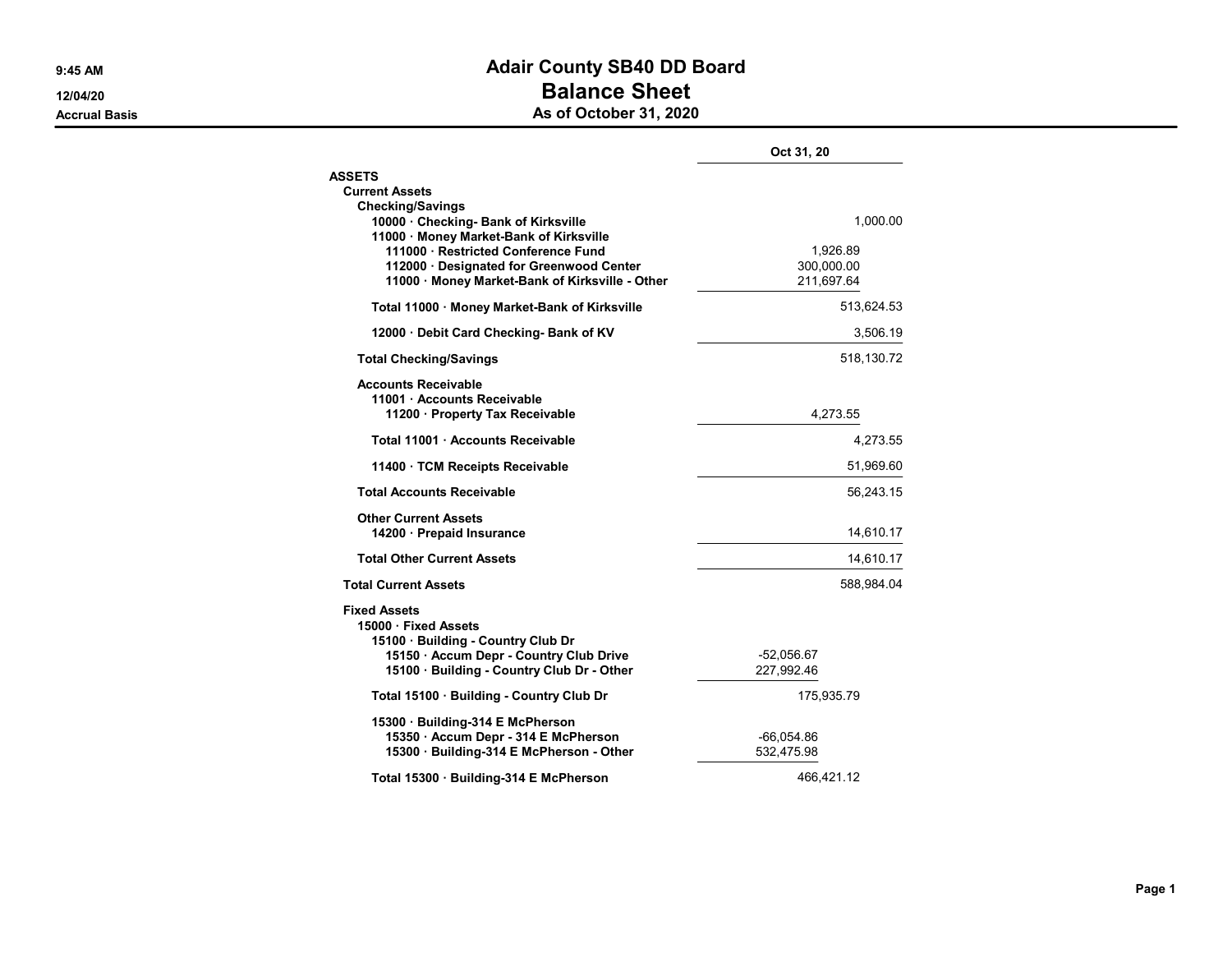## 9:45 AM **Adair County SB40 DD Board** 12/04/20 **Balance Sheet** Accrual Basis **Accrual Basis** Accrual Basis **As of October 31, 2020**

|                                                                                                                                           | Oct 31, 20                 |
|-------------------------------------------------------------------------------------------------------------------------------------------|----------------------------|
| 15400 Vehicles<br>15450 · Accum Depr - Vehicles<br>15400 · Vehicles - Other                                                               | $-14,400.00$<br>18,000.00  |
| Total 15400 Vehicles                                                                                                                      | 3,600.00                   |
| 15500 Office Equipment<br>15550 · Accum Depr - Office Equipment<br>15500 Office Equipment - Other                                         | $-66,830.50$<br>119,707.99 |
| Total 15500 · Office Equipment                                                                                                            | 52,877.49                  |
| 15600 Learning Center Equipment<br>15650 Accum Depr - CLC Equipment<br>15600 · Learning Center Equipment - Other                          | $-12.212.68$<br>19,837.58  |
| Total 15600 · Learning Center Equipment                                                                                                   | 7,624.90                   |
| Total 15000 · Fixed Assets                                                                                                                | 706,459.30                 |
| <b>Total Fixed Assets</b>                                                                                                                 | 706,459.30                 |
| <b>TOTAL ASSETS</b>                                                                                                                       | 1,295,443.34               |
| <b>LIABILITIES &amp; EQUITY</b><br>Liabilities<br><b>Current Liabilities</b><br><b>Accounts Payable</b><br>20600 Greenwood Center Payable | 300,000.00                 |
| <b>Total Accounts Payable</b>                                                                                                             | 300,000.00                 |
| <b>Other Current Liabilities</b><br>21000 · Payroll Liabilities                                                                           | 2,707.83                   |
| 23000 · Accrued Sick/Vacation<br>23200 Accrued Payroll                                                                                    | 26,541.30<br>41,335.61     |
| <b>Total Other Current Liabilities</b>                                                                                                    | 70,584.74                  |
| <b>Total Current Liabilities</b>                                                                                                          | 370,584.74                 |
| <b>Total Liabilities</b>                                                                                                                  | 370,584.74                 |